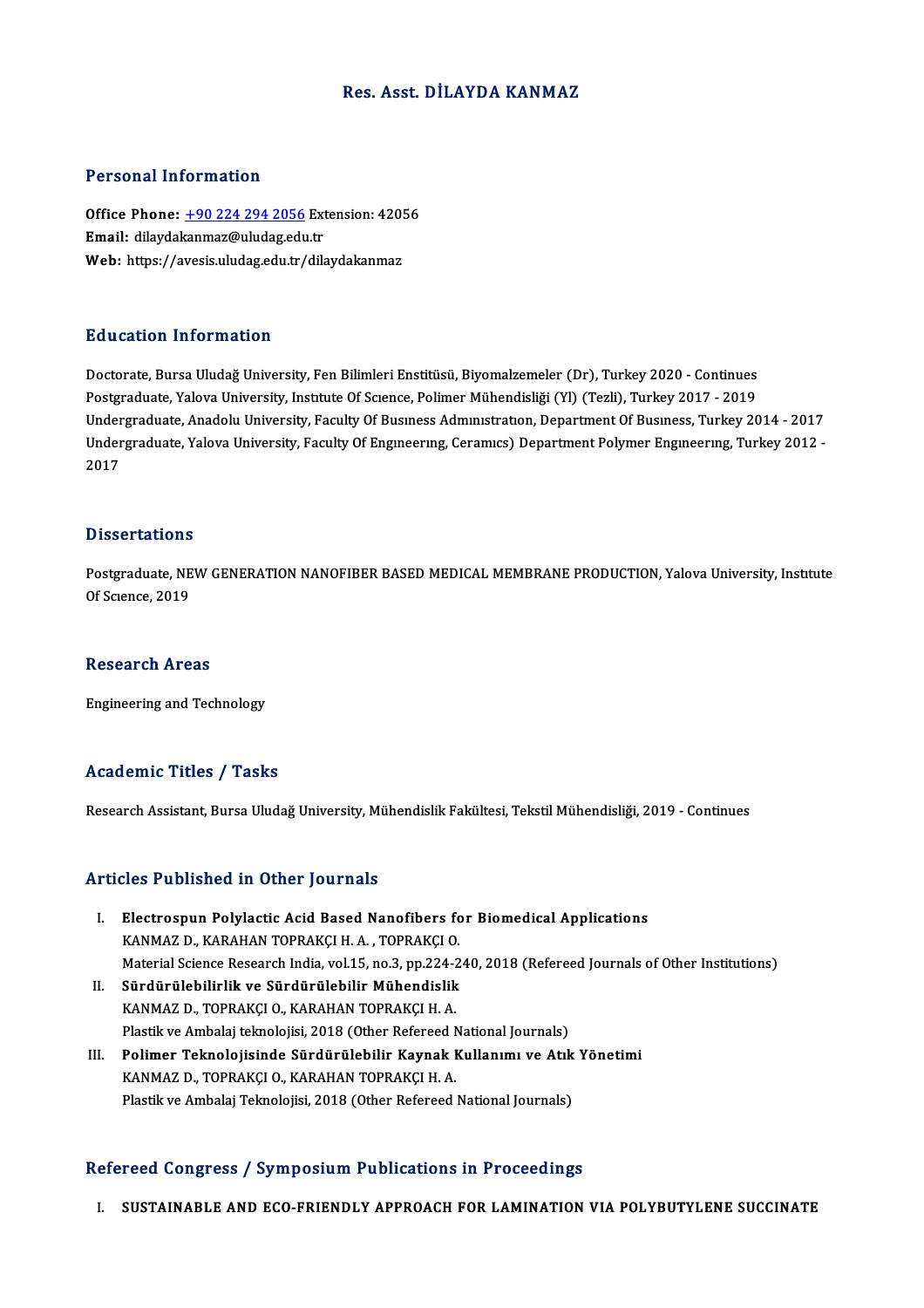FILMS KILINÇK, KANMAZD, KARACA E. FILMS<br>KILINÇ K., KANMAZ D., KARACA E.<br>CUKUROVA 8TH INTERNATIONAL SCIENTIFIC RESEARCHES CONFERENCE, Adana, Turkey, 15 April 2022, vol.2,<br>pp.1170-1177 KILINÇ K., KAN<br>CUKUROVA 8T<br>pp.1170-1177<br>Production 2: CUKUROVA 8TH INTERNATIONAL SCIENTIFIC RESEARCHES CONFERENCE, Ada<br>pp.1170-1177<br>II. Production of pHEMA Based Cryogel/Nanofibers Hybrid Biomaterials<br>KANMAZ D. OSMAN B. KABACA E pp.1170-1177<br>Production of pHEMA Based Cr<br>KANMAZ D., OSMAN B., KARACA E.<br><sup>9th International Eiber and Bolume</sup> Production of pHEMA Based Cryogel/Nanofibers Hybrid Biomaterials<br>KANMAZ D., OSMAN B., KARACA E.<br>8th International Fiber and Polymer Research Symposium, Eskişehir, Turkey, 18 - 19 June 2021<br>Korneal Biyomalzomaler KANMAZ D., OSMAN B., KARACA E.<br>8th International Fiber and Polyme<br>III. Korneal Biyomalzemeler<br>KANMAZ D. 8th Internat<br>Korneal Bi<br>KANMAZ D.<br>7. Internatio 7. International Fiber and Polymer Research Symposium, Bursa, Turkey, 25 - 26 September 2020 KANMAZ D.<br>7. International Fiber and Polymer Research Symposium, Bursa, Turkey, 25 - .<br>IV. Fabrication of Active Agent Based Polylactic Acid (PLA) Membranes<br>KANMAZ D. TOPRAKCLO 7. International Fiber and<br>Fabrication of Active A<br>KANMAZ D., TOPRAKÇI O.<br><sup>6th International Conferen</sup> Fabrication of Active Agent Based Polylactic Acid (PLA) Membranes<br>KANMAZ D., TOPRAKÇI O.<br>6th International Conference on Materials Science and Nanotechnology For Next Generation (MSNG-2019), 16 -<br>18 October 2019 KANMAZ D., TOPF<br>6th International<br>18 October 2019<br>ANTIMICROPIAL 6th International Conference on Materials Science and Nanotechnology<br>18 October 2019<br>V. ANTIMICROBIAL ACTIVITY OF POLYLACTIC ACID NANOFIBERS<br>VANMAZ D. TOBRAKCLO 18 October 2019<br>**ANTIMICROBIAL ACTIV<br>KANMAZ D., TOPRAKÇI O.**<br>Anti Migrabial Casting Inn KANMAZ D., TOPRAKÇI O.<br>Anti-Microbial Coating Innovations to Prevent Infectious Diseases (AMICI), 07 May 2019 VI. Antimicrobial Activity of Electrospun Polylactic Acid Nanofiber Composites KANMAZ D., TOPRAKÇI O. Antimicrobial Activity of Electrospun Polylactic Acid Nanofiber Composites<br>KANMAZ D., TOPRAKÇI O.<br>Anti-Microbial Coating Innovations to Prevent Infectious Diseases (AMICI), 07 May 2019<br>Sustainable Polyman Composites from W VII. Sustainable Polymer Composites from Waste<br>KANMAZ D., TOPRAKÇI O., KARAHAN TOPRAKÇI H. A. Anti-Microbial Coating Innovations to Prevent Infection<br>Sustainable Polymer Composites from Waste<br>KANMAZ D., TOPRAKÇI O., KARAHAN TOPRAKÇI H. A. Sustainable Polymer Composites from Waste<br>KANMAZ D., TOPRAKÇI O., KARAHAN TOPRAKÇI H. A.<br>International Congress on Engineering and Life Sciences (ICELIS), 26 April 2018 - 29 April 2019<br>Production of Polylastic Asid Nanofib VIII. Production of Polylactic Acid Nanofibers by Electrospinning International Congress on Engineering and Life Sciench<br>Production of Polylactic Acid Nanofibers by Ele<br>KANMAZ D., TOPRAKÇI O., KARAHAN TOPRAKÇI H. A.<br>International Eurosian Conference on Biological and G International Eurasian Conference on Biological and Chemical Sciences (EurasianBioChem 2018), 26 April 2018 - 27 April 2019 KANMAZ D., TOPRAKÇI O., KARAHAN TOPRAKÇI H. A. IX. A Sustainable Approach for Polymer Composite Production KANMAZ D., TOPRAKÇI O., KARAHAN TOPRAKÇI H. A. IV. International Ege Composite Materials Symposium (KOMPEGE), 6 September - 08 November 2018 X. Sustainable Upcycled Polymer Composites KANMAZ D., KARAHAN TOPRAKÇI H. A., TOPRAKÇI O. Sustainable Upcycled Polymer Composites<br>KANMAZ D., KARAHAN TOPRAKÇI H. A. , TOPRAKÇI O.<br>1st International Symposium on Graduate Research in Science Focus onEntrepreneurship and Innovation (ISGRS) KANMAZ D., KARAHAN TOPRAKÇI H. A. , TOPRAKÇI O.<br>1st International Symposium on Graduate Research in Sciel<br>2018), İstanbul, Turkey, 4 - 06 October 2018, vol.1, pp.110

# 2018), İstanbul, Turkey, 4 - 06 October 2018, vol.1, pp.110<br>Supported Projects

Supported Projects<br>KARACA E., KANMAZ D., Project Supported by Higher Education Institutions, Nanolifli YüzeyKriyojel Hibrit<br>Piyomalgamolerin Üretimi ve Karakterigesyonu, 2021, 2022 Bill political i 1 oyocco<br>Biyomalzemelerin Üretimi ve Karakterizasyonu, 2021 - 2022<br>KARACA E. OSMAN B. KANMAZ D. Broject Sunnerted by Hig KARACA E., KANMAZ D., Project Supported by Higher Education Institutions, Nanolifli YüzeyKriyojel Hibrit<br>Biyomalzemelerin Üretimi ve Karakterizasyonu, 2021 - 2022<br>KARACA E., OSMAN B., KANMAZ D., Project Supported by Higher

Biyomalzemelerin Üretimi ve Karakterizasyonu, 2021 - 2022<br>KARACA E., OSMAN B., KANMAZ D., Project Supported by Higher Education<br>Yönelik PHEMA Nanolifli Yüzey Üretimi ve Karakterizasyonu, 2020 - 2021<br>Tenraks: O. Kanmaz D. P KARACA E., OSMAN B., KANMAZ D., Project Supported by Higher Education Institutions, Biyomedikal Alanda Kullanıma<br>Yönelik PHEMA Nanolifli Yüzey Üretimi ve Karakterizasyonu, 2020 - 2021<br>Toprakçı O., Kanmaz D., Project Suppor

Yönelik PHEMA Nanolifli Yüzey Üretimi ve Karakterizasyonu, 2020 - 2021<br>Toprakçı O., Kanmaz D., Project Supported by Higher Education Institutions, New Generation Nanofiber Based Medical<br>Membrane Production, 2018 - 2020

### Patent

Karaca E., Osman B., Kanmaz D., Kriyojel/Nanolif Hibrit Biyomalzeme, Patent, CHAPTER D Textile; Paper, The Invention Recourse Number: 2022/008927, Standard Registration, 2022

Karaca E., Osman B., Kanmaz D., CRYOGEL / NANO FIBER HYBRID BIOMATERIAL, Patent, CHAPTER D Textile; Paper, The